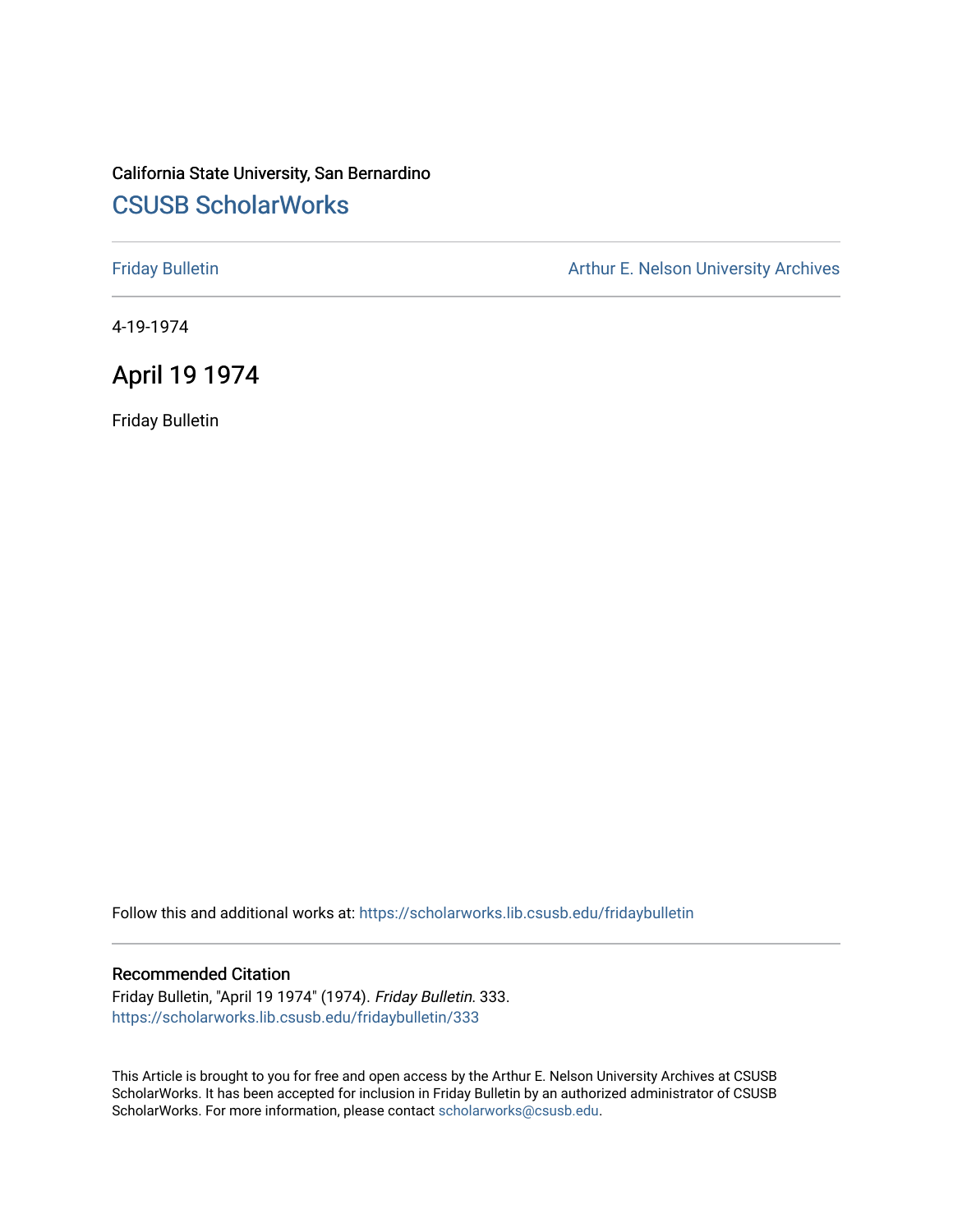# **CALIFORNIA STATE COLLEGE. SAN BERNARDINO**

# **The BULLETIN** April 19, 1974

iji'

CREATIVE WRITING CONFERENCE HERE NEXT WEDNESDAY

High school students in San Bernardino and Riverside counties will take part in an allday creative writing conference on campus, April 24, in LC-500.

A lecture on "Literature as Rhetoric" by Dr. W. Ross Winterowd of the University of Southern California will follow a welcome by President John M. Pfau.

Approximately 200 students will then attend two of their choice of five discussion groups led by members of the CSCSB English faculty: Bruce Golden, personal essay; Helene Koon, dramatic writing; Larry Kramer, poetry; . Peter Schroeder, short story; and George Slusser, science fiction.

Following lunch in the Lower Commons there will be readings from the creative writing of students and presentation of merit citations. Charles Hartung, Assoc. Prof., English, is coordinating the event.

**\* \* •\*** 

SEVEN CSCSB STUDENTS TO Seven CSCSB students have been accepted for SEVEN CSCSB STUDENTS TO Seven CSCSB students have been accepted in<br>STUDY ABROAD NEXT YEAR study abroad next year under the International Programs of the CSUC. A husband and

wife student team, Cathy and Marvin Jeglin, will study in Sweden at the University of Uppsala. Mrs, Jeglin is a junior psychology major and Mr. Jeglin a senior political science major. Also electing the University of Uppsala are Teri Schultz, sophomore, and David Erlanger, a sophomore economics major.

Pearl Crooks, sophomore undeclared major and John Lynde, graduate student, will spend the year in the United Kingdom with access to five universities on independent study, Barbara Rakow, junior French major, will be in France at the University of Provence.

The students will be included among more than 300 accepted by the international Programs,which permit students from the system's 19 campuses to study in any of 10 countries for an academic year while earning credit at their home campus in California.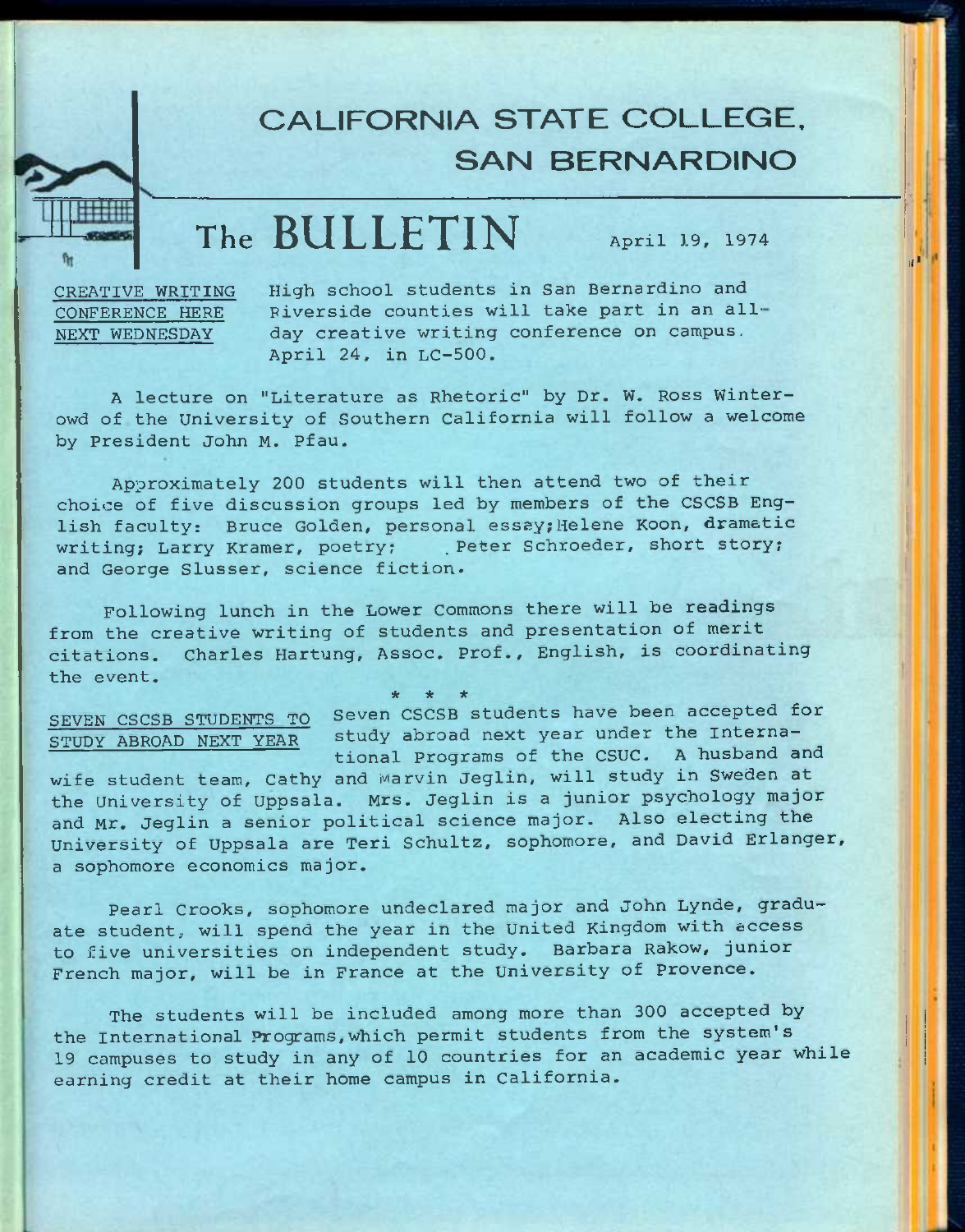COLLEGE HAS NEW Jack E. Acker has been appointed to the po-<br>ADMISSIONS OFFICER sition of Admissions Officer, effective sition of Admissions Officer, effective

immediately. Mr, Acker comes to CSCSB with 15 years experience in various training functions while in government service and 10 years experience in personnel work in various areas of responsibility.

A graduate of Hollywood High School, he received his B.A. in economics at UCLA and an MBA from Harvard Business School. Mr. Acker is presently teaching an evening class in Business Administration at Valley College.

The new Admissions Officer states that he is looking forward to working with the students and assisting them in any way to make their educational experience at Cal State rewarding.

**\* \* \***  18 INSTRUMENTS PLAYED Eighteen different percussion instruments will be played b BY FACUL'TY MUSICIAN Bruce Anderson, applied music instructor, in a recital Sun-<br>IN SUNDAY EVE RECITAL day April 23 in PS-10 at 7:30  $day$ , April 23 in PS-10 at 7:30.

The musician also will use song bells, gongs, crotales, temple blocks, cymbals triangles, timpani and bass,tenor, field and snare drums. Musicians who will assis Mr Anderson in various selections include Lawrence Johansen, trumpet; Victoria Shapiro, viola; Jack Wilson and Paul Cochran, piano; and Richard Wind, percussion.

*\* -k \** 



DEADLINE IS APRIL 26

BOOK CONTEST APPLICATION The Library will hold its Sixth Annual Book Collection Contest which features a first prize of a \$100 book cer

 $\overline{\phantom{a}}$ tificate; a second prize of a \$50 book certificate and a \$25 third prize certificate. Collections submitted must consist of a minimum of 50 titles based on a unified theme. Entry forms and rules are available in the Library, Deadline for applying is April 26.

**\* \* \*** 

SPRING COMEDY REHEARSING "The Skin of Our Teeth," a comedy by Thornton Wilder, is<br>WITH CAST OF SIXTEEN in rehearsal for May 9 opening night, directed by Amanda in rehearsal for May 9 opening night, directed by Amanda Sue Rudisill. Members of the cast are Johna Burke, Randi Redfern, Lawrence Whatley, Steve Jacobsen, Donna Stefanov, Eric Marshall, Michael

Tachia, Robert Haine, Susan Cumberledge, Michele Brosseau, Lori Capparelli, Ann Boden, Rolanda Atwood, Corinne Schnur, Kevin Gallagher, and'.David Fowler. **\* \* \*** 

MANAGEMENT BY MOTIVATION, Dr. Frederick I. Herzberg, accredited with having<br>SUBJECT OF MANAGEMENT SEMINAR the most influence on the thinking of management t the most influence on the thinking of management today, uill conduct a day-long management seminar

Thursday, April 25 on campus, beginning at 8 a.m. in LC-500.

Dr. Herzberg, tho has presented seminars in 26 foreign countries including the U.S.S.R. in the past few years, will focus on management and motivation. Reservations should be made by Tuesday, April 23 at the Management Center.

### **CSCSB** BULLERN

The California State College, San Bernardino **BULLETIN IS published by the Office of Collage Relations, AD-151, Ext. 418. Material for publication must be received by noon Tuesday before the Friday of publication.** 

Editor . . . . . . Barbara Noite **Printed at Duplicating** 

WEDNESDAY NOON MUSICALE on April 24 - Opera Workshop will present scenes from 'Lucia di Lammermoor" with Joan Skousen & Frank Larson: "The Consul" with Linda Knowles, Vernetta Hegstad, Ed Vitu, Rob Hartley and Bruce Jackson. Betty Jackson is the director of the Opera Workshop performances.

**2**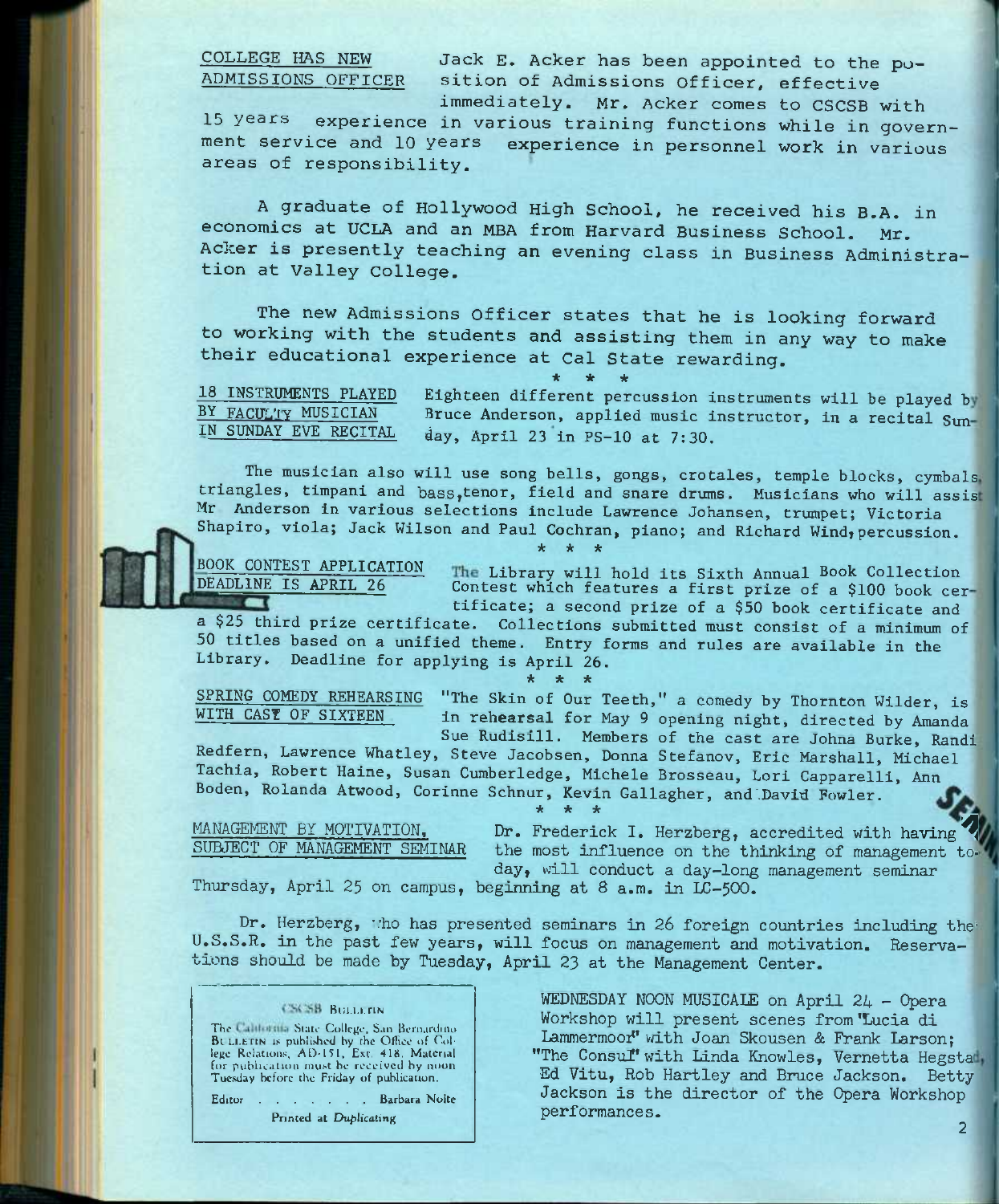G. *KEITH DOLAN IN G. Keith Dolan BRAZIL WITH TEAM Professor of ON EDUCATION PLANNING Education, will* 

*be on leave from* 

*the College during this year's Spring Quarter and through the 1975-76 academic year, working with members of the Federal Ministry of Education of Brazil as well as education planners in the various state departments of* ed*ucational planning.* 

*In Brazil last summer where he served as a consultant to the Brazilian government on education. Dr. Dolan was invited to return and serve on the educational planning project.* 

*For the first 16 weeks of his assignment he will study Portuguese at the Foreign Service Institute in Washington,D.C. Following that he will be joined by his family and begin work with the team in Brazil.* 

## GORDON STANTON APPOINTED COORD., SECONDARY EDUCATION

Gordon Stanton, Professor of Education, has been appointed to the position of Coordinator of Secondary Education, taking the office left vacant by G. Keith Dolan, now on leave.

Coming to the CSCSB campus in the fall of 1968 from Los Angeles Southwest College where he taught sociology, Dr. Stanton was awarded an NSF grant in 1969 to conduct an in-service institute in sociology for junior and senior high school social studies teachers. From 1970 to 1973 he held classes, conducted conferences and workshops for Riverside and San Bernardino area teachers.

AIR CONDITIONING Air conditioning systems in all buildings will RETURNS TO CAMPUS be reactivated this weekend, and depending upon outside temperatures, put into operation some

time next week. On December 10 the air conditioning was turned off as the result of the Governor's response to the energy crisis and has netted substantial savings of gas and electricity, according to Vice President Joseph K, Thomas.

Thermostats will be set so that no rooms will be air conditioned below 76°. As summer progresses the thermostats will be raised to 78° and remain there until the beginning of the cooler weather in Fall.

**\* \* \*** 

CAPS AND GOWNS TO BE Graduates and seniors who RENTED AT BOOKSTORE plan on participating in BEGINNING MAY 1 the 1974 Commencement may place orders for rental of



caps and gowns at the Bookstore beginning May 1. *(\$6.25)* 

Graduation announcements probably will be available on May 1 also.(\$.30) \* \* \*

EMPIOYMENT Custodian - In charge of cleaning assigned Residential House.<br>OPPORTUNITIES Supervises student assistants, cooperates with Housing Coordi Supervises student assistants, cooperates with Housing Coordinator in overall maintenance of House. Req: 1 yr. pd. custodial

exp. Knowledge of Equipment & chemicals used helpful. 40 hrs./wk. Salary: \$575/mo. Avail, by July 1, apply by Apr. 24.

**+** 

For further information contact the Personnel Office. 3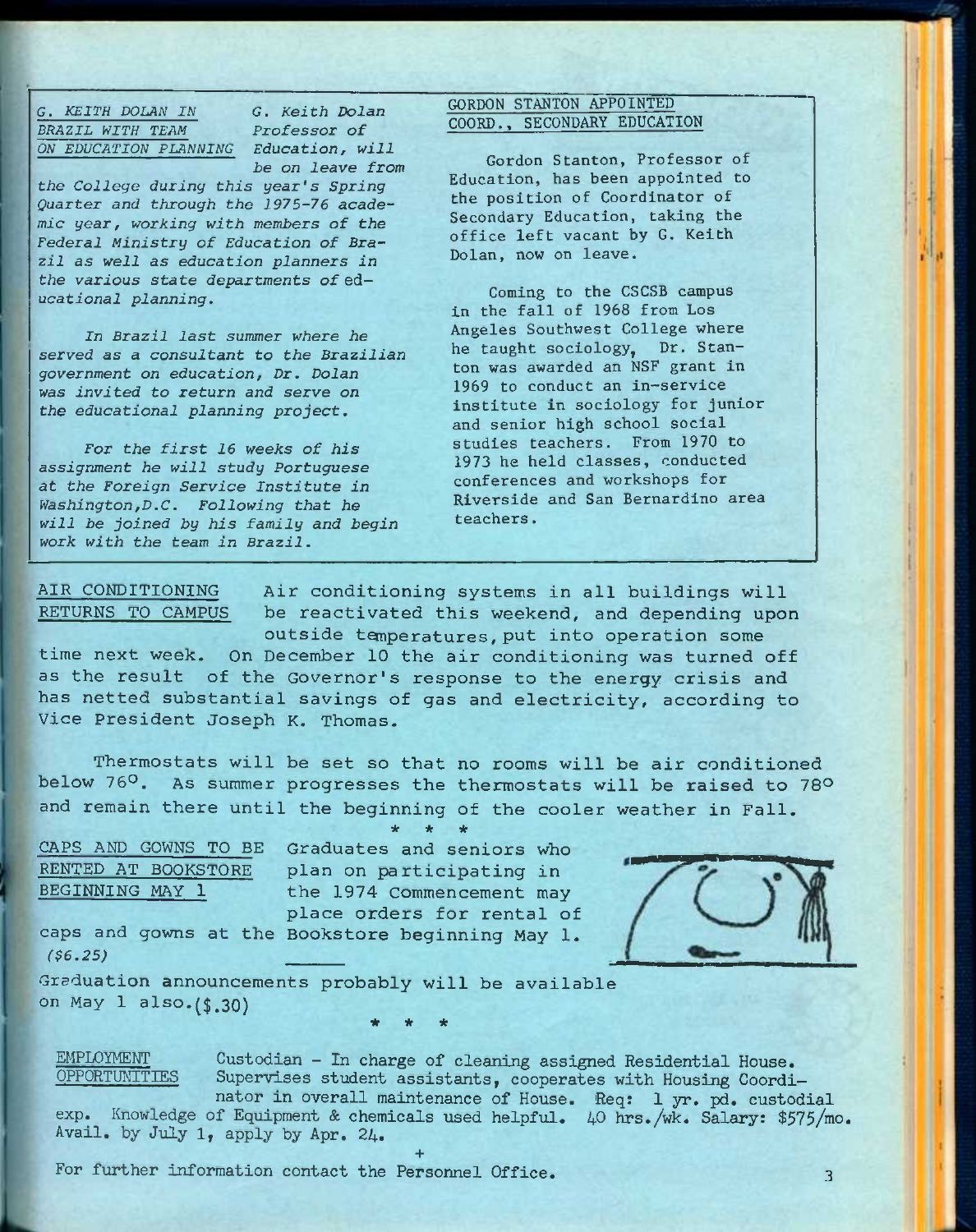

Robert Blackey (History) has had an article accepted for publication in the June, 1974 issue of The Journal of Modern African Studies entitled "Fanon and Cabral; A Contrast in Theories of Revolution for Africa." The article stems from interest developed while re-

searching material for his book, Revolution and the Revolutionary Ideal, co-authored with Clifford Paynton (Soc.) set for publication later this year.

**+**  John Chaney (Admin.) spoke to the Uptown lions Club, April l6, on "Profits in Put and Call Options In Today's Stock Market."

**+**  Ernest F. Garcia (Educ.) has been appointed to the Panel on External Assessment by the Commission on Teacher Preparation and Licensing (Ryan Commission). This group will develop the procedures for accreditations of teacher education institutions. Dr. Garcia has also been invited to speak on desegregation of schools in the Southwest at Lincoln University in Missouri on June 6. Accompanying him and also on the panel of speakers will be Russell Murphy (CSCSB grad. student), a Native American of the Luiseno tribe, who will speak on education of the Native American.

**+**  Les Herold (Psych.) spoke last Monday to faculty members of San Jose State University's Psychology Dept. on comprehensive examination courses as alternatives to classroom psychology courses. Dr. Herold also addressed faculty and students at the Claremont Graduate School, April 18, on "Vicissitudes of College Teaching."

**+**  Lenz (Educ.) has been named President of the Board of Directors of the San Bernardino YWCA,

**+**  Four CSCSB anthropology students were invited to read papers at the Southwestern Anthropological Association Conference held in Santa Monica on April 11-13 on the Ethnographic Research of Education Situations session chaired by James Pierson (Anthropology). The papers were the result of work in Dr. Pierson's course on Field Work in Anthropology. Richard Hallett-"The Enculturation of Children: a Case Study," Roberta Stathis—"Leadership Class: Education outside the Class room," Ann Stanley—"An Educational Alternative: The Background and Ethnography of a Contemporary One-room School," and Sandy Kline<sup>---"</sup>An Educational Alternative: The Ethnography of a Small Experimental School." Dr. Pierson also presented a paper. Variable Anthropological Approaches to the Study of Educational Situations", at the same conference.

Lynda Warren (Psych.) spoke at an intraining workshop at the California School for the Deaf on "Play Creativity in Children's Development."

**+** 

**+**  Four CSCSB professors participated in a Career Day Panel at Aquinas High School April 17. Included in the program were: Joseph Gray (Educ.) on "Education," Fred Kellers (Physics) on "Astronomy," Donald Lindsev (Sociology) on "Ciminology," Alexander Sokoloff (Biology) on "Veterinary Medicine" and "Oceanography."



|                                    | Add:<br>$\operatorname{Ext}_\bullet$                                                                                                                                                                                                                                                                                       |
|------------------------------------|----------------------------------------------------------------------------------------------------------------------------------------------------------------------------------------------------------------------------------------------------------------------------------------------------------------------------|
| <b>DIRECTORY</b><br><b>CHANGES</b> | 513<br>ACKER, Jack E. (Gretchen)<br>12901 Puesta Del Sol<br>Admissions Officer, Adm.<br>Redlands 92373<br>& Records, SS-103C<br>Change: Gordon Stanton (Educ.) to LC-36, Ext. 530<br>Music/Drama Dept. (pg. 5 & 6) to Ext. 443<br>Colleen Corbin (Music/Drama) to Ext. 443<br>Virginia McKenzie (Music/Drama) to Ext. 443. |
|                                    |                                                                                                                                                                                                                                                                                                                            |